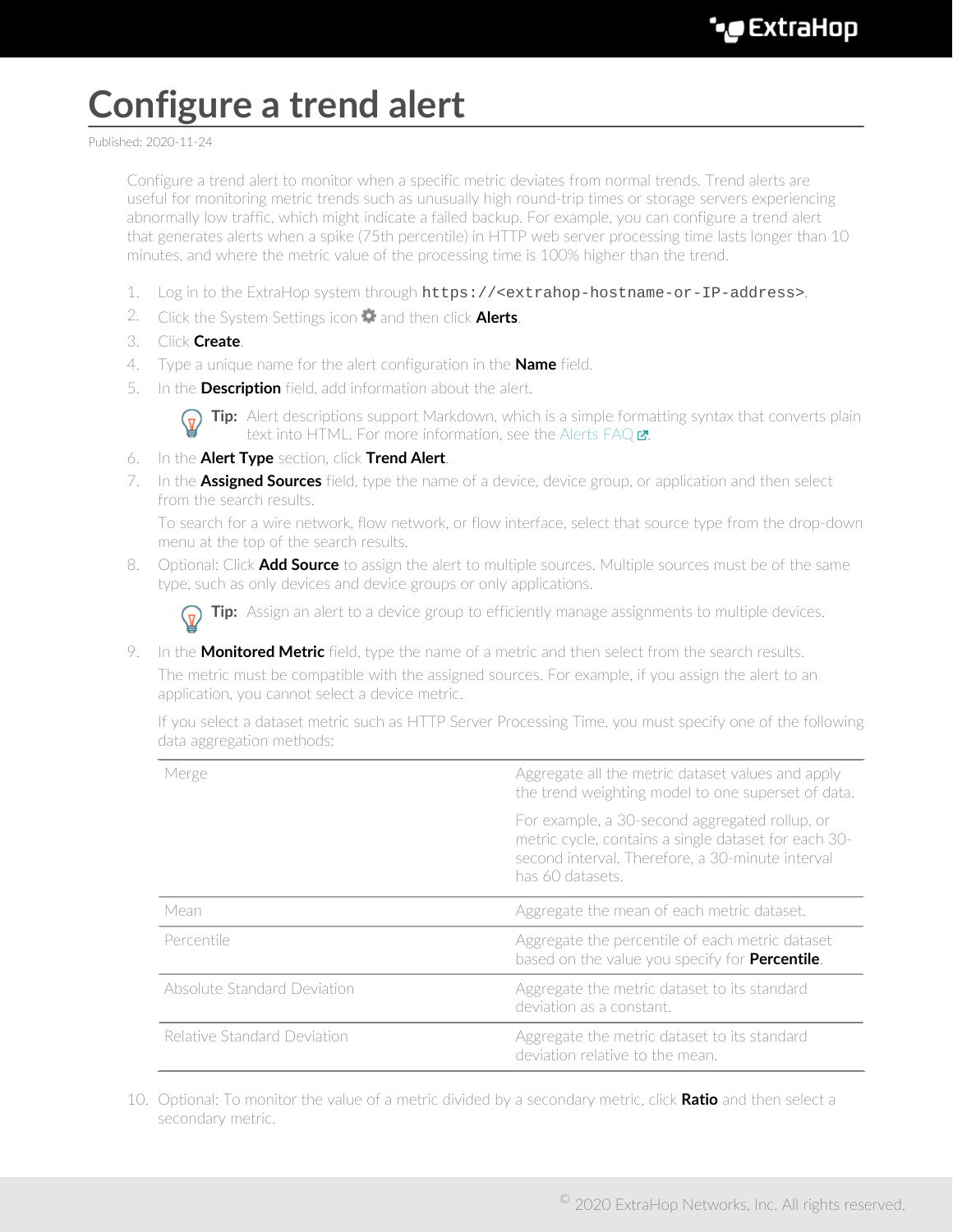For example, divide HTTP response errors by HTTP responses to monitor trends in the percentage of HTTP errors.



- 11. In the Trend Definition section, specify how the trend is calculated:
	- a) From the Trend Weighting Model drop-down list, select a model. The weighting model aggregates historical metric values to calculate a trend.

| Mean                             | Calculate a trend by averaging all metric values,<br>weighted equally.                                                                             |
|----------------------------------|----------------------------------------------------------------------------------------------------------------------------------------------------|
| Minimum Value                    | Calculate a trend from the lowest value metrics.                                                                                                   |
| Median Value                     | Calculate a trend from the median historical<br>metric values.                                                                                     |
| Maximum Value                    | Calculate a trend from the highest value metrics.                                                                                                  |
| Percentile                       | Calculate a trend from the percentile of each<br>metric based on the value you specify for<br><b>Percentile Value</b>                              |
| Absolute Standard Deviation      | Calculate a trend by comparing the standard<br>deviation as a constant value to the current<br>trend.                                              |
|                                  | From the Deviation Type drop-down list, select<br>a type:                                                                                          |
|                                  | Sample-based<br>Population-based<br>$\bullet$                                                                                                      |
| Relative Standard Deviation      | Calculate a trend by comparing the standard<br>deviation as a value relative to the mean of the<br>current trend.                                  |
|                                  | From the Deviation Type drop-down list, select<br>a type:                                                                                          |
|                                  | Sample-based<br>Population-based                                                                                                                   |
| Linear Regression                | Calculate a linear trend based on previous metric<br>values.                                                                                       |
| 2nd Degree Polynomial Regression | Calculate a quadratic trend by projecting a curve<br>with the following equation: $y = ax^2 + bx + c$                                              |
| Single Exponential Mean          | Calculates a trend by averaging weight-based<br>metric values.                                                                                     |
|                                  | In the Recent Value Weight Calculation field,<br>specify a large number to give more weight to<br>the most recent metric values or specify a small |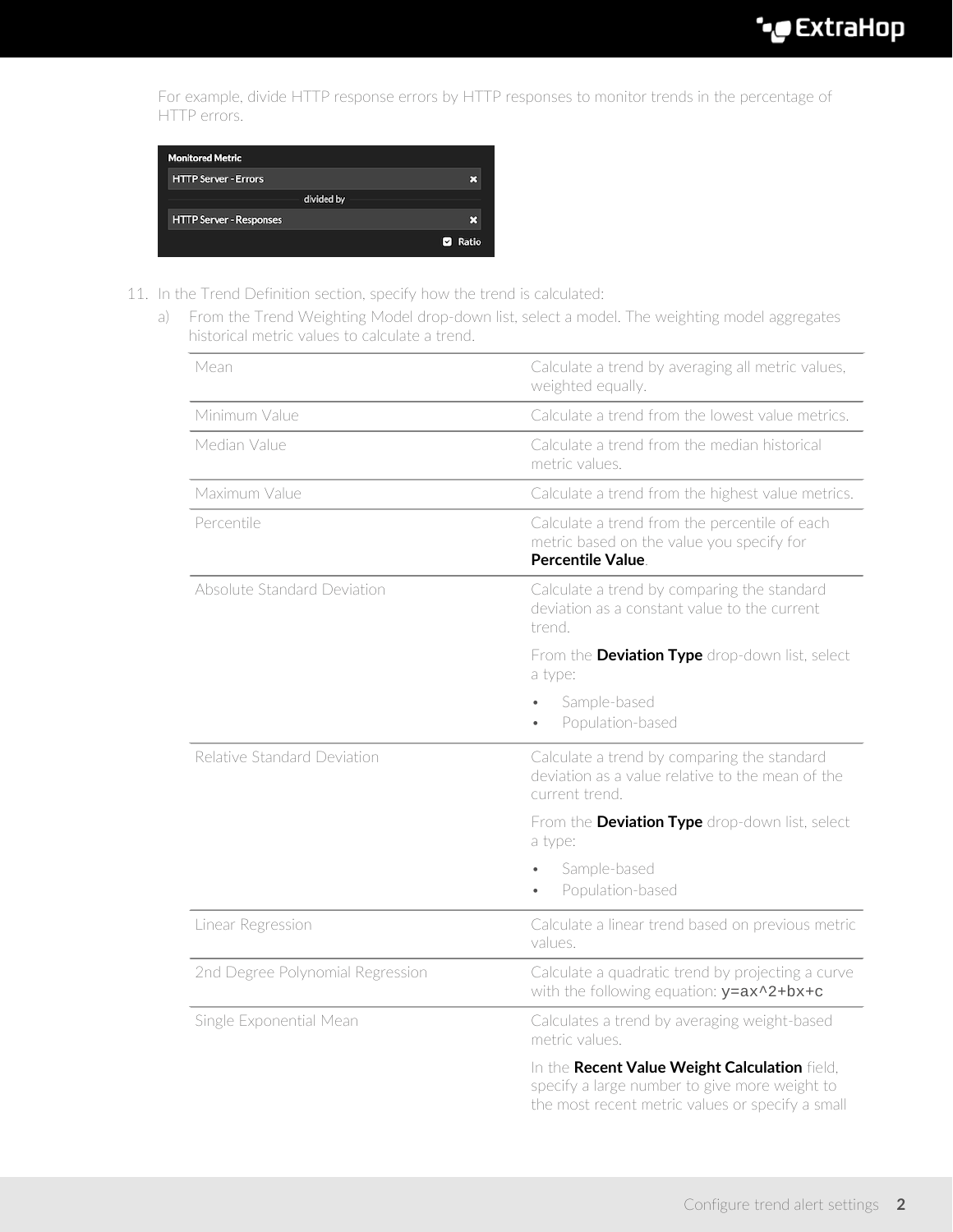| number to give more weight to the oldest metric<br>values.                                                                                                                                                       |
|------------------------------------------------------------------------------------------------------------------------------------------------------------------------------------------------------------------|
| Calculates a trend by averaging weight-based<br>metric values.                                                                                                                                                   |
| In the Recent Value Weight Calculation field,<br>specify a large number to give more weight to<br>the most recent metric values or specify a small<br>number to give more weight to the oldest metric<br>values. |
| Note that double exponential mean calculations<br>are more accurate for predicting the trend<br>trajectory.                                                                                                      |
| Calculate a trend based on a static metric value<br>compared to a metric calculation.                                                                                                                            |
| Specify a static value and select a metric<br>calculation:                                                                                                                                                       |
| Rate per hour<br>Rate per minute<br>Count                                                                                                                                                                        |
| This model is useful to plot constant lines for<br>SLAs.                                                                                                                                                         |
| Calculate a trend based on the weighted average<br>of the 25th, 50th, and 75th percentile metric<br>values.                                                                                                      |
| Calculate a trend by comparing current metric<br>values to historical data.                                                                                                                                      |
| Calculate a trend by retrieving metric values at<br>specified low and high percentages and replacing<br>them with the lowest and highest remaining<br>values.                                                    |
| For example, metric values above the 90th<br>percentile become the same value as the 90th,<br>and metric values below the 10th percentile<br>become the same value as the 10th.                                  |
| From the <b>Winsorization</b> drop-down list, select a<br>percentage pair:                                                                                                                                       |
| 5/95th Percentile<br>10/90th Percentile<br>25/75th Percentile                                                                                                                                                    |
|                                                                                                                                                                                                                  |

## b) From the **Trend Window** drop-down list, select a calculation window.

| Same Hour of Week | Calculate a trend by comparing metrics gathered<br>from the same 1-hour window each week. |
|-------------------|-------------------------------------------------------------------------------------------|
| Same Hour of Day  | Calculate a trend by comparing metrics gathered<br>from the same 1-hour window each day.  |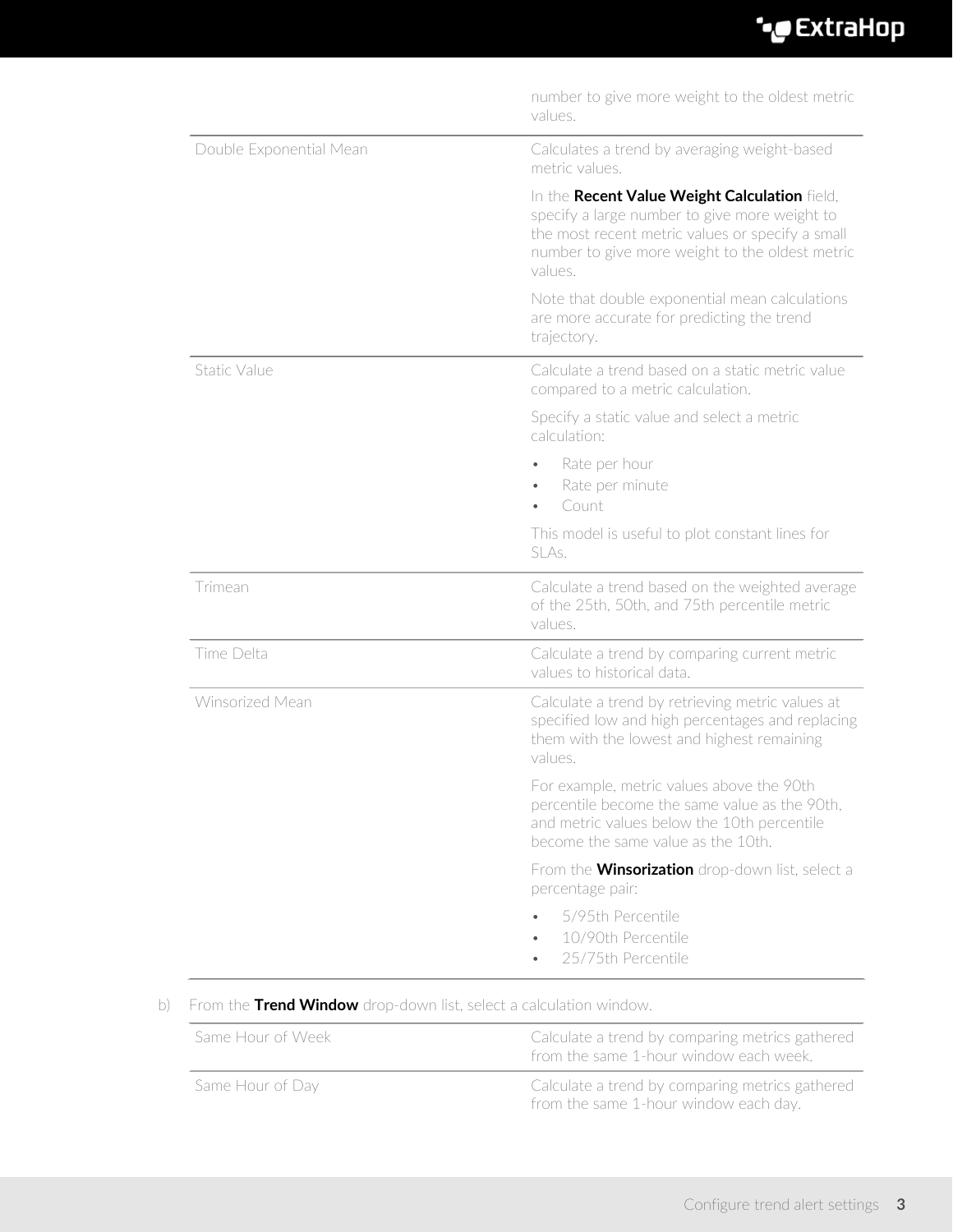| Minute Rolling Average | Calculate a trend by averaging metric values<br>gathered each minute within a specified amount<br>of time from the present time. |
|------------------------|----------------------------------------------------------------------------------------------------------------------------------|
| Hour Rolling Average   | Calculate a trend by averaging metric values<br>gathered each hour within a specified amount of<br>time from the present time.   |

- c) In the **Trend Lookback** field, specify the time window of historical data the ExtraHop system will review to calculate the trend. Valid lookback values are determined by the selected Trend Window.
	- Specify a value between 1-45 days if Same Hour of Day is selected.
	- Specify a value between 1-15 weeks if Same Hour of Week is selected.
	- Specify a value between 1-48 hours if Hour Rolling Average is selected.
	- Specify a value between 1-999 minutes if Minute Rolling Average is selected.
- 12. In the Alert Condition section, specify conditions for generating an alert.

|         |     | <b>Metric Calculation</b> | Time Interval                                                                    |   |
|---------|-----|---------------------------|----------------------------------------------------------------------------------|---|
|         |     |                           | Standard Deviation $\blacktriangledown$ during the last 60m $\blacktriangledown$ | × |
| is<br>= | 125 |                           | percent of trend $\blacktriangledown$                                            |   |
| erator  |     | <b>Metric Value</b>       | Measurement                                                                      |   |

- a) From the **Match All** drop-down list, select an option to generate an alert when all, any, or none of the alert conditions are met.
- b) Select a metric calculation to specify how to calculate the metric value within the time interval.

| Mean               | Calculate the mean value of the metric.                                                                                          |
|--------------------|----------------------------------------------------------------------------------------------------------------------------------|
| Median             | Calculate the 50th percentile value of the metric.                                                                               |
| 25th Percentile    | Calculate the 25th percentile value of the metric.                                                                               |
| 75th Percentile    | Calculate the 75th percentile value of the metric.                                                                               |
| Standard Deviation | Calculate the standard deviation compared to<br>the metric. The standard deviation is the amount<br>of variation from the trend. |
| Count              | Specify the absolute total of the metric. No<br>measurement is required.                                                         |

- c) Select the time interval over which the metric value is observed. You can select an interval from 30 seconds up to 30 minutes.
- d) Select an operator to specify how the metric calculation is compared to the metric value.
- e) Specify the metric value to compare to the metric calculation.
- f) Specify how to measure the metric value.
	- Percent of trend
	- Absolute
	- Per second
	- Per minute
- g) Optional: Click **Add Condition** to add more condition criteria or click **Add Condition Group** to nest condition criteria.